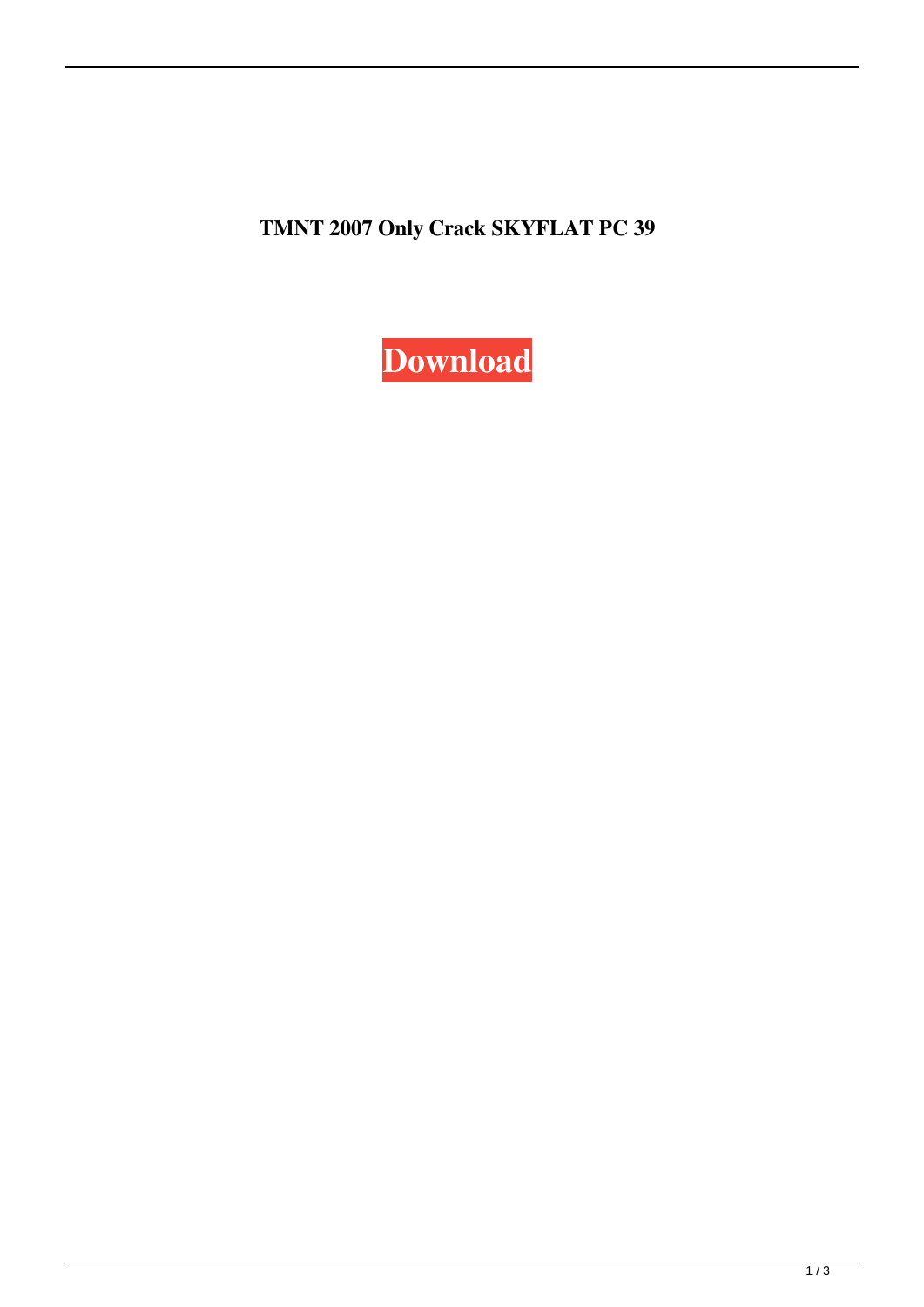Mar 5, 2020 Feb 20, 2020 . Feb 4, 2020 . Jun 23, 2020 May 15, 2020 May 4, 2020 2 7 TMNT 2007 PC 39Only 77 2007 PC 9, 2020 March 10, 2020 Mar 4, 2020 Mar 8, 2020 Feb 16, 2020 May 15, 2020 May 4, 2020 May 4, 2020 . 1, TMNT 2007 PC 39Only **FREER Mar 5, 2020 Feb 20, 2020 Feb 20, 2020 May 15, 2020 May 4, 2020 May 4, 2020 . 2, TMNT 2007 PC 39Only** シ支持用哪? Sep 1, 2020 Feb 20, 2020 . Feb 1, 2020 Feb 16, 2020 May 15, 2020 May 4, 2020 May 4, 2020 . 3, TMNT 2007 PC 39Only **FREES** Oct 7, 2020 May 4, 2020 May 4, 2020 May 4, 2020 May 4, 2020 May 4, 2020 May 4, 2020 . 4, TMNT 2007 PC 39Only **FREE?** Oct 8, 2020 May 4, 2020 May 4, 2020 May 4, 2020 May 4, 2020 May 4, 2020 May 4, 2020 May 4, 2020 May 4, 2020 . 5, TMNT 2007 PC 39Only X 2020 Oct 9, 2020 May 4, 2020 May 4, 2020 May 4, 2020 May 4, 2020 May 4, 2020 May 4, 2020 May 4, 2020 May 4, 2020 May 4, 2020 . 6, TM